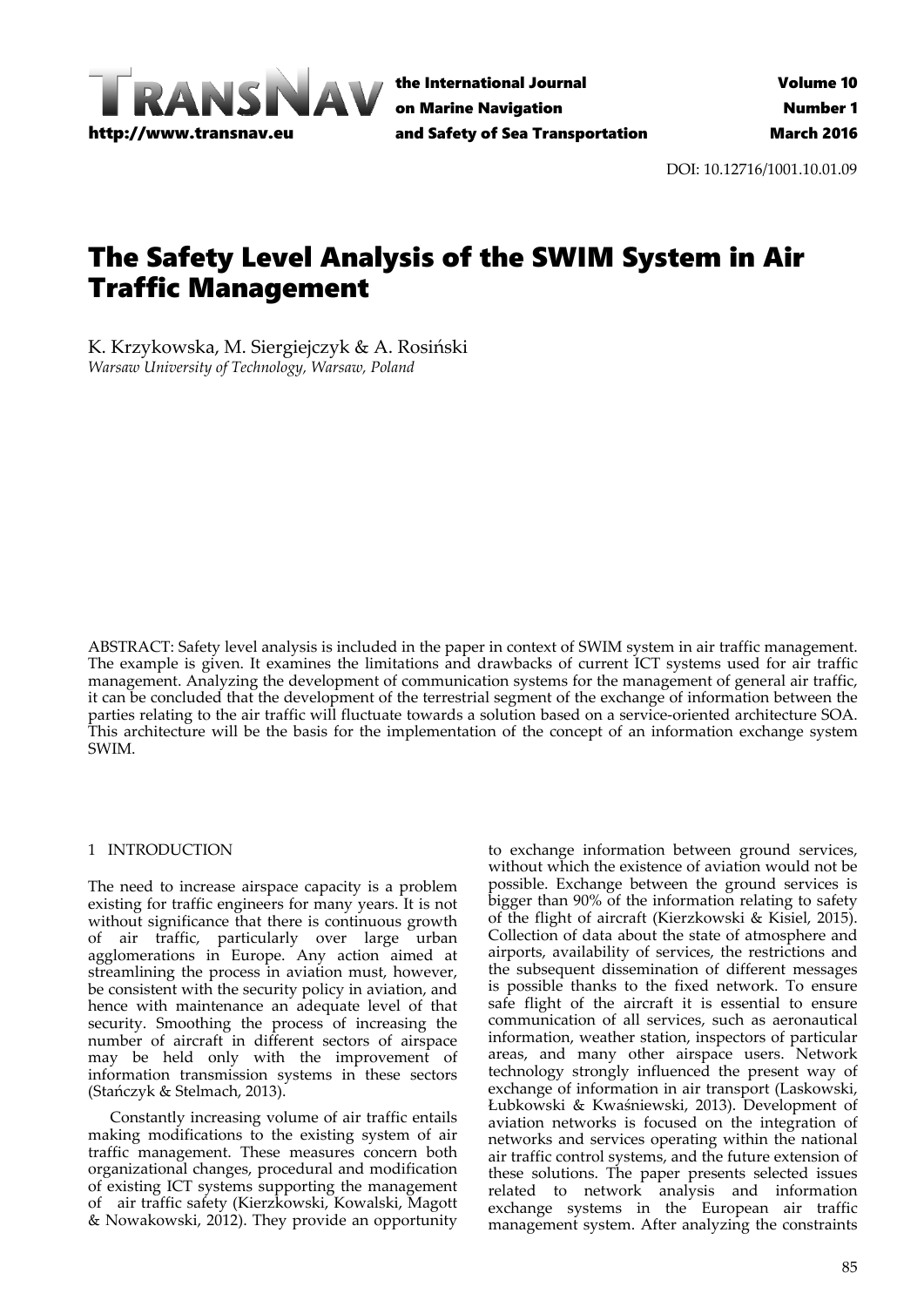and drawbacks of the existing ICT systems used for air traffic management we indicate the need to change the current "point - point" architecture to the system which exchange information using service‐ oriented architecture.

# 2 THE NEED FOR SWIM

Air Traffic Management (ATM) is defined by the International Civil Aviation Organization as a dynamic, integrated management of traffic and airspace - safely, economically and efficiently through the provision of equipment and uniform services in collaboration with all stakeholders. The proper functioning of the ATM increasingly depends on providing timely, relevant, accurate, accredited and reliable quality of information to make decisions in the process. Sharing best integrated picture of the historical, real-time and planned or anticipated state of the traffic situation on the basis of the whole system will allow the ATM community conducting business in a more secure and efficient manner (Sumiła, 2012). That is how a SWIM system (System Wide Information Management) works, by exchange of information, through the combined set of domains providing or absorbing information. Thanks to SWIM, all information is shared and processed by the service, which must meet the applicable standards and operate in a manner accessible to all users. SWIM aims to improve the management of information, and thus the exchange of information in a wide range, providing support for the ongoing dialogue between the various partners. SWIM meets the safety requirements associated with the exchange of information. Moreover, it provides the exchange of relevant information much easier and cheaper. Aircraft operators will need to constantly update the data on which the ATM service providers and airport operators will have a better knowledge of the intention of flight (Siergiejczyk, Krzykowska & Rosiński, 2014). Thanks to that - controllers, pilots, dispatchers and others will have greater situational awareness with regard to flight status, weather, traffic and other relevant operational information (Sadowski, Siergiejczyk, 2009).

Analysis of the concept of SWIM (System Wide Information Management) enable to confirm that its implementation will require changes in current point ‐ point architecture type (in area of exchange of information). It is assumed that entities may be geographically dispersed, but should have a valid and uniform information necessary to carry out tasks in specific areas of competence. The figures 1 and 2 show the current structure of the exchange of data (point - point) and a proposal for the future (eg. SWIM).



Figure 1. Current structure of the exchange of data



Figure 2. Future structure of sharing information

In addition, the exchange of information between users of fixed network seeks to create a service-<br>oriented architecture SOA (Service-Oriented (Service-Oriented Architecture), which is the basis for the implementation of the concept of SWIM. SOA is an architecture that uses the definitions of interfaces.

## 3 ARCHITECTURE OF SWIM

In order to achieve the expected performance of the system ‐ SWIM implementation should be guided by four basic principles:

- separation of the provision of information distinction between providers of information from the sources of information;
- feedback of the system ‐ each of the elements uses more or less knowledge about other components, in this way - barrier between systems and applications are removed and the interfaces are compatible;
- use of open standards / publicly available;
- use of service‐oriented architecture (SOA).

Based on the above principles, the implementation of SWIM will introduce the following elements:

- **AIRM** (ATM Information Reference Model) ‐ will ensure the implementation of each type of information through an ATM conceptually logical data models, among them there will be items such<br>as airports, flight route, airspace, flight as airports, flight route, airspace, flight procedures and common definition of modeling taking into account the time and space;
- **ISRM** (Information Service Reference Model) ‐ provide a logical division of information services required and their patterns of behavior, it will contain details about service charge, the pattern of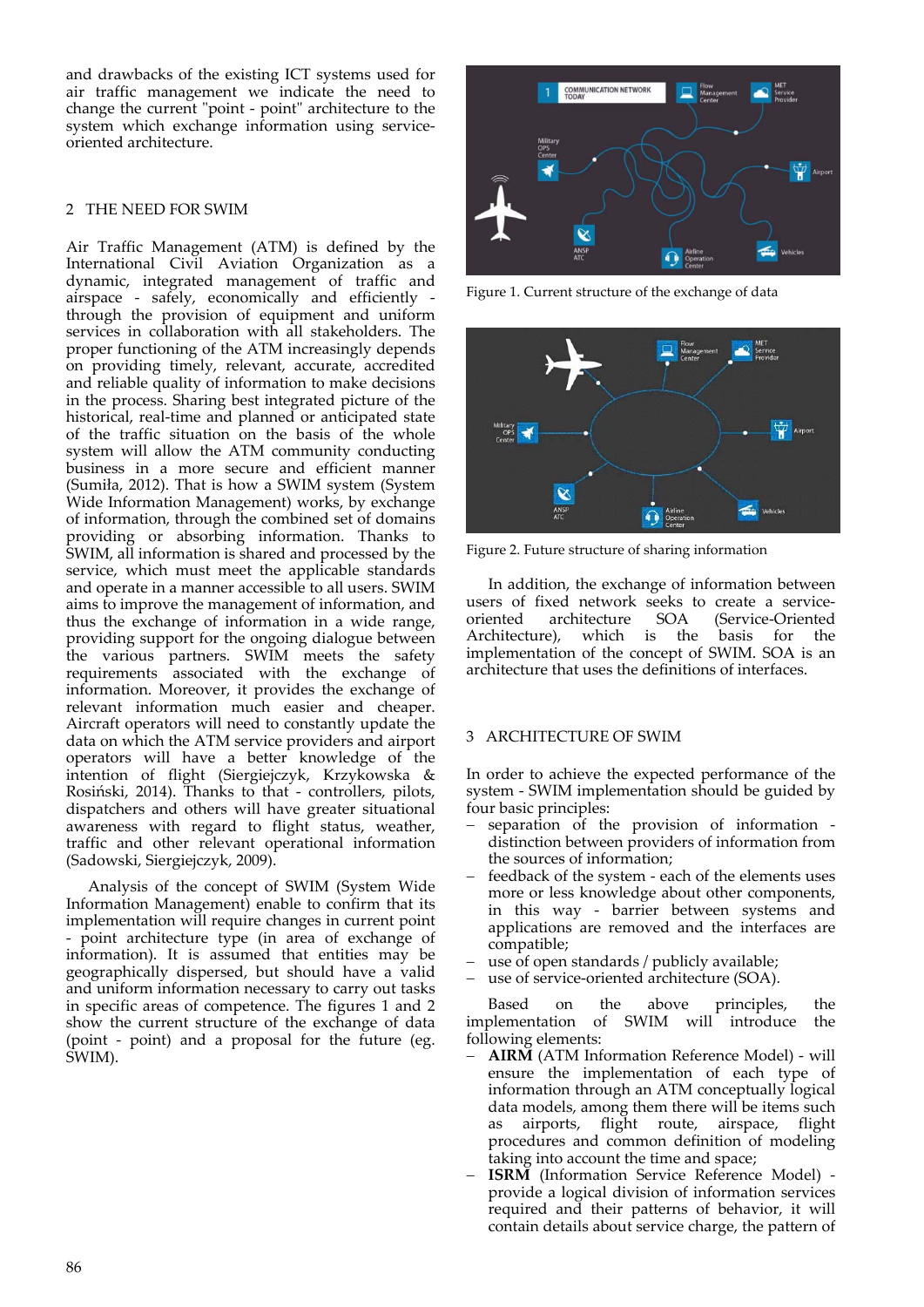information exchange, quality of service (QoS), infrastructure for data exchange system;

- **IMF** (Information Management Functions) ‐ includes functionality such as user identity management, disclosure of resources, aspects of security, including authentication, encryption and notification services;
- **SWIM Infrastructure** as a technical infrastructure (ground/ground and earth/ground).

Fig. 3 illustrates relationships within the transport telematics system, based on the exploitation‐ reliability analysis of dedicated SWIM.



Figure 3. Relationships in the SWIM.

#### Denotations in figures:

 $Ro(t)$  – the function of probability of system staying in state of full ability S<sub>PZ</sub>,

 $Q_{ZB1}(t)$  – the function of probability of system staying in state of the impendency over safety SzB1,

 $Qz_{B2}(t)$  – the function of probability of system staying in state of the impendency over safety SzB2,

 $Q_B(t)$  – the function of probability of system staying in state of unreliability of safety  $S_{B}$ ,

 $\lambda$ z $B1$  – transition rate from the state of full ability S<sub>PZ</sub> into the state of the impendency over safety SzB1,

 $\lambda$ z $B2$  – transition rate from the state of full ability S<sub>PZ</sub> into the state of the impendency over safety SzB2,

 $\mu$ <sub>PZ1</sub> – transition rate from the state of the impendency over safety  $S_{ZB1}$  into the state of full ability  $S_{PZ}$ ,

 $\mu$ <sub>r $2$ </sub> – transition rate from the state of the impendency over safety SzB2 into the state of full ability SPZ,

 $\lambda_{\text{B1}}$  – transition rate from the state of the impendency over safety SzB1 into the state of unreliability of safety SB,

 $\lambda_{B2}$  – transition rate from the state of the impendency over safety SzB2 into the state of unreliability of safety SB,

 $\mu$ <sub>B1</sub> – transition rate from the state of unreliability of safety  $S<sub>B</sub>$  into the state of the impendency over safety Sz<sub>B1</sub>,

 $\mu$ <sub>B2</sub> – transition rate from the state of unreliability of safety S<sub>B</sub> into the state of the impendency over safety Sz<sub>B2</sub>.

The state of full ability S<sub>PZ</sub> is a state in which the properly functioning both SWIM (both AIRM and  $\overline{ISRM}$ ). State of the impendency over safety Sz $_{B1}$  is a state in which the AIRM is unsuitable. State of the impendency over safety Sz<sub>B2</sub> is a state in which the ISRM is unsuitable. State of unreliability of safety SB is a state in which the AIRM and ISRM are unsuitable.

If the system is in state of full ability S<sub>PZ</sub> and there occur the damage of the AIRM that takes the system to the state the impendency over safety SzB1 with intensity  $\lambda$ <sub>ZB1</sub>. If the system is in the state the impendency over safety Sz<sub>B1</sub> it is possible to come back to state of full ability S<sub>PZ</sub> under condition of providing the action to restore the state of full ability of the AIRM.

When the system is in the state of the impendency over safety SzB1 and additionally there occur damage to the ISRM, the system is a transition to state of unreliability of safety  $S_B$  with intensity  $\lambda_{B1}$ . Backlinks transition from the state of unreliability of safety S<sub>B</sub> to the state of the impendency over safety  $S_{ZBI}$  is possible only if there are taken actions of bringing back the state of full ability of the ISRM.

If the system is in state of full ability S<sub>PZ</sub> and there occur the damage of the ISRM that takes the system to the state the impendency over safety SzB2 with intensity  $\lambda$ zB2. If the system is in the state the impendency over safety Sz<sub>B2</sub> it is possible to come back to state of full ability S<sub>PZ</sub> under condition of providing the action to restore the state of full ability of the ISRM.

When the system is in the state of the impendency over safety SzB2 and additionally there occur damage to the AIRM, the system is a transition to state of unreliability of safety  $\hat{S}_B$  with intensity  $\lambda_{B2}$ . Backlinks transition from the state of unreliability of safety  $S<sub>B</sub>$  to the state of the impendency over safety S<sub>ZB2</sub> is possible only if there are taken actions of bringing back the state of full ability of the AIRM.

The system illustrated in fig. 3 may be described by the following Chapman–Kolmogorov equations:

$$
R'_{0}(t) = -\lambda_{ZB1} \cdot R_{0}(t) + \mu_{PZ1} \cdot Q_{ZB1}(t) +\n-\lambda_{ZB2} \cdot R_{0}(t) + \mu_{PZ2} \cdot Q_{ZB2}(t) \nQ'_{ZB1}(t) = \lambda_{ZB1} \cdot R_{0}(t) - \mu_{PZ1} \cdot Q_{ZB1}(t) +\n-\lambda_{B1} \cdot Q_{ZB1}(t) + \mu_{B1} \cdot Q_{B}(t) \nQ'_{ZB2}(t) = \lambda_{ZB2} \cdot R_{0}(t) - \mu_{PZ2} \cdot Q_{ZB2}(t) +\n-\lambda_{B2} \cdot Q_{ZB2}(t) + \mu_{B2} \cdot Q_{B}(t) \nQ'_{B}(t) = \lambda_{B1} \cdot Q_{ZB1}(t) + \lambda_{B2} \cdot Q_{ZB2}(t) +\n-\mu_{B1} \cdot Q_{B}(t) - \mu_{B2} \cdot Q_{B}(t)
$$
\n(1)

Given the initial conditions:

$$
R_0(0) = 1
$$
  
\n
$$
Q_{ZB1}(0) = Q_{ZB2}(0) = Q_B(0) = 0
$$
\n(2)

Laplace transform yields the following system of linear equations: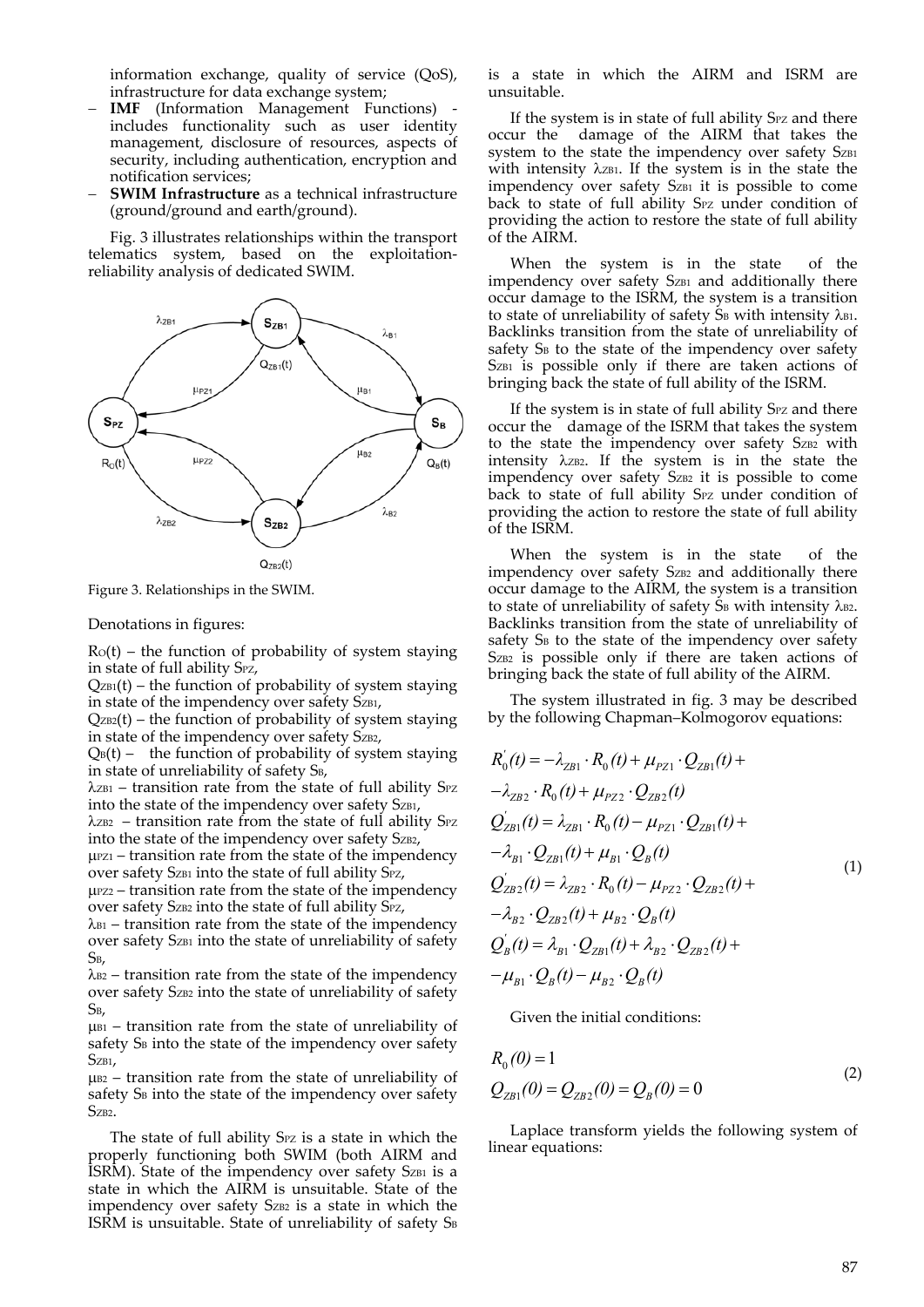$$
s \cdot R_{0}^{*}(s) - 1 = -\lambda_{ZB1} \cdot R_{0}^{*}(s) + \mu_{PZ1} \cdot Q_{ZB1}^{*}(s) +-\lambda_{ZB2} \cdot R_{0}^{*}(s) + \mu_{PZ2} \cdot Q_{ZB2}^{*}(s) s \cdot Q_{ZB1}^{*}(s) = \lambda_{ZB1} \cdot R_{0}^{*}(s) - \mu_{PZ1} \cdot Q_{ZB1}^{*}(s) +-\lambda_{B1} \cdot Q_{ZB1}^{*}(s) + \mu_{B1} \cdot Q_{B}^{*}(s) s \cdot Q_{ZB2}^{*}(s) = \lambda_{ZB2} \cdot R_{0}^{*}(s) - \mu_{PZ2} \cdot Q_{ZB2}^{*}(s) +-\lambda_{B2} \cdot Q_{ZB2}^{*}(s) + \mu_{B2} \cdot Q_{B}^{*}(s) s \cdot Q_{B}^{*}(s) = \lambda_{B1} \cdot Q_{ZB1}^{*}(s) + \lambda_{B2} \cdot Q_{ZB2}^{*}(s) +-\mu_{B1} \cdot Q_{B}^{*}(s) - \mu_{B2} \cdot Q_{B}^{*}(s)
$$

Solution to the above set of equations in the time domain is the next step in the analysis and is not discussed here.

Computer simulation and computer‐aided analysis facilitate to relatively quickly determine the influence of change in reliability-exploitation parameters of individual components on reliability of the entire system. Of course, the reliability structure of both the entire system and its components has to be known beforehand.

Using computer aided allows to perform the calculation of the value of probability of system staying in state of full operational capability Ro. That procedure is illustrated with below example.

Example

The following quantities were defined for the system:

- test duration - 1 year (values of this parameter is given in [h]):

 $t = 8760$   $[h]$ 

- reliability of AIRM:

 $R_{Z_{\text{R1}}}(t) = 0.991278$ 

- reliability of ISRM:

 $R_{ZB2}(t) = 0.999124$ 

- transition rate from the state of the impendency over safety SzB1 into the state of unreliability of safety  $S_B$  (failure of ISRM):

 $\lambda_{B1} = 0,0000001$ 

- transition rate from the state of the impendency over safety SzB2 into the state of unreliability of safety  $S_B$  (failure of AIRM):

 $\lambda_{B2} = 0,000001$ 

Knowing the value of reliability  $R_{ZBI}(t)$ , transition rate from the state of full ability into the state of the impendency over safety SzB1 may be estimated. Provided the up time is described by exponential distribution, the following relationship can be used:

$$
R_{ZB1}(t) = e^{-\lambda_{ZB1}t} \text{ for } t \ge 0
$$

thus

$$
\lambda_{\text{ZB1}} = -\frac{\ln R_{\text{ZB1}}(t)}{t}
$$

For  $t = 8760$  *h* and  $R_{zB1}(t) = 0.991278$  we obtain:

$$
\lambda_{ZB1} = -\frac{\ln R_{ZB1}(t)}{t} = -\frac{\ln 0.991278}{8760} = 0.000001 \left[ \frac{1}{h} \right]
$$

Knowing the value of reliability  $R_{ZB2}(t)$ , transition rate from the state of full ability into the state of the impendency over safety SzB2 may be estimated. Provided the up time is described by exponential distribution, the following relationship can be used:

$$
R_{ZB2}(t) = e^{-\lambda_{ZB2}t} \text{ for } t \ge 0
$$

thus

$$
\lambda_{\text{ZB2}} = -\frac{\ln R_{\text{ZB2}}(t)}{t}
$$

For  $t = 8760$  *h* and  $R_{ZB2}(t) = 0.999124$  we obtain:

$$
\lambda_{ZB2} = -\frac{\ln R_{ZB2}(t)}{t} = -\frac{\ln 0.999124}{8760} = 0.0000001 \left[ \frac{1}{h} \right]
$$

Assuming  $\mu_{PZ1} = 0,1$ ,  $\mu_{PZ2} = 0,2$  we obtain:

$$
R_0(t) = 2,49207424 \cdot 10^{-7} \cdot e^{-0,19968437 \cdot t} + 0,0000099999 \cdot e^{-0,100001 \cdot t} + 2,50788575 \cdot 10^{-7} \cdot e^{-0,20031682 \cdot t} + 0,9999895
$$

Finally, we obtain:

 $R_0 = 0,9999895$ 

Using equation (1) it is possible to determine the effect of the impact of values of the transition rate from the state of the impendency over safety to the state of full ability  $\mu$ <sub>21</sub> and  $\mu$ <sub>22</sub> on the value of the probability of the system staying in the state of full operational capability Ro. Intensity  $\mu$ PZ1 and  $\mu$ PZ2 should be understood as the inverse of time trzi and t<sub>PZ2</sub> that determine the recovery time to the state of full operational capability.

Technical infrastructure SWIM‐TI (System Wide Information Management ‐ Technical Infrastructure)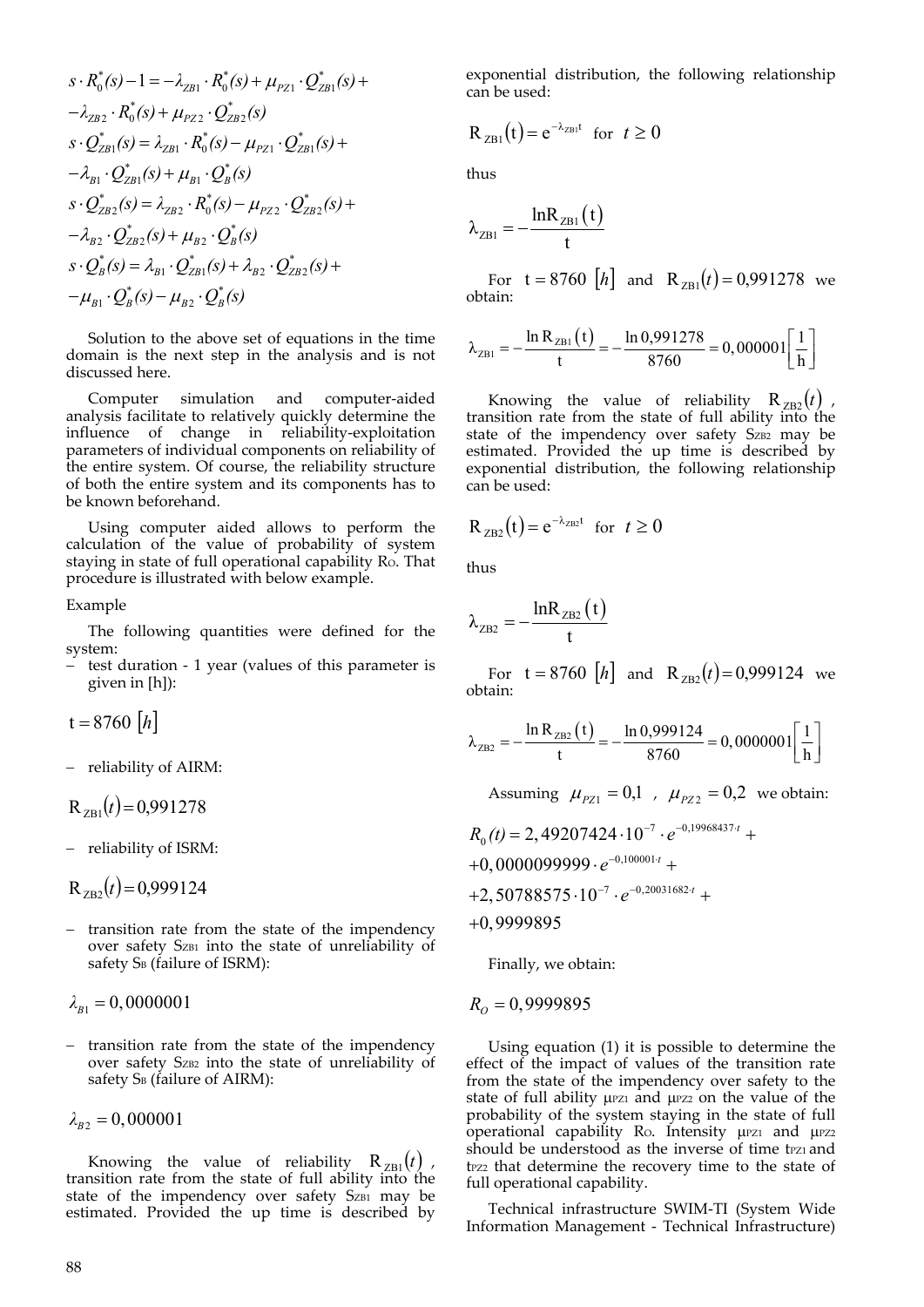interferes with the termination of the services rendered under the ATM systems supported by SWIM solutions, ensuring their productivity and increasing efficiency and safety. Systems that interact with SWIM cooperate with services specific to ATM systems, and their cooperation is supported by technical solutions offered by SWIM.

SWIM‐TI infrastructure is a set of software components distributed in the network<br>infrastructure, providing attributes for the infrastructure, providing attributes for the collaboration between systems. These attributes are appropriate for the set of nodes in SWIM (endpoint entities) and common components (ensuring appropriate features in all distributed nodes in SWIM). Therefore, the idea of nodes in SWIM presents a set of features and capabilities of SWIM‐TI infrastructure, allowing a given system the use of its solutions.

Examples of common components are:

- register used to enable sharing of information (metadata) about the services within the prescribed time,
- Public Key Infrastructure PKI, which aims to guide the structure of the trust of digital certificates.

Particularly important element of SWIM is AIRM ‐ reference model considered as a model corresponding to other one developed in SESAR program (Single European Sky ATM Research). The SESAR program was designed to build a modern European air traffic management system. It is a technological and operational component of the initiative of Single European Sky (SES) resulting synchronized and increased capacity of the European airspace. As the founder of SESAR, together with the European Commission, EUROCONTROL plays a key role in all projects (Siergiejczyk, Krzykowska & Rosiński, 2015).

The basic objectives of the program include:

- the introduction of business trajectory, which can be described as the trajectory most common to the set released by performing flight;
- managing trajectory through which it is planned to implement a new approach to design and management of airspace, including:
	- preferred routes of flights;
	- advanced civil military cooperation (flexible use of space);
	- space into controlled and uncontrolled.

The basic principle of the SESAR approach is that all technological achievements should provide the possibility of accomplishment the objectives of which are derived directly from operational requirements and support the growth of the overall air traffic management system performance. In fact, the CNS infrastructure (Communication, Navigation, Surveillance), will have to be more capable, and most importantly, more flexible than ever. The purpose of this is to ensure fact that technical limitations (Perlicki 2002, Perlicki 2012) does not slow down the development of advanced procedures and applications. CNS activities are an important investment in the SESAR program.

Figures 4 and 5 show the structure of the AIRM product and the planned dates for implementation.



Figure 4. The structure of the AIRM product



Figure 5. Implementation planned dates

The architecture proposed by SWIM can distinguish a series of mergers, such as shown in Figure 6 below.



Figure 6. Diagram of service‐oriented architecture

SWIM concept is to integrate the various players (ATM providers of air navigation services, airlines, airports, industry, standardization organizations and standardization) in the sense of information, not only in terms of the network but also the system and a B2B interaction.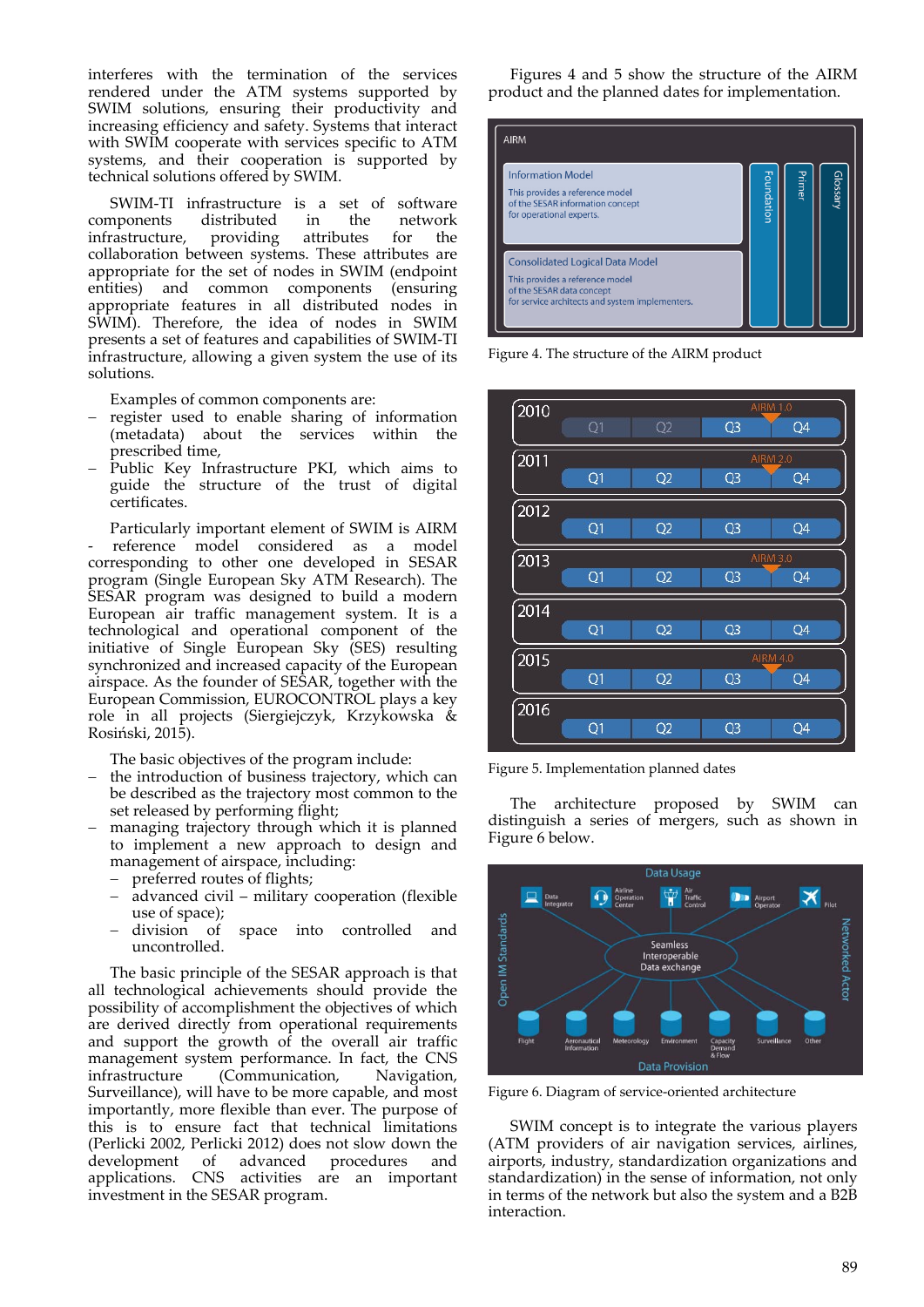European air traffic management system operates close to the limit of capacity and has to deal with the challenge of constantly growing demand in the field of air transport. In order to fulfill all the tasks set out by the European Commission and strengthening the air transport value chain, the requirements of airspace users must be better satisfied. Therefore, each flight must be done in strict accordance with the intentions of the owner, while maximizing network performance. This is the main principle driving the future of European ATM system, which represents the airspace userʹs intent in respect of the flight.

On the basis of the main objectives of the extensive SWIM system architecture the following applications can be provide (Dhas, Mulkerin, Wargo, Nielsen & Gaughan, 2000):

- **synchronized traffic** it aim is to manage arrivals and departures and sequence aircrafts during flights and at the airports controlled areas, to optimize the flow of traffic and, consequently, to reduce the number of interventions in the part of air traffic control;
- **integration of airports** ‐ is aimed at achieving full integration of airports as nodes in the ATM network, ensuring consistency of the process through joint decision‐making;
- **support development of 4D trajectory** ‐ is aimed at a systematic breakdown of the trajectory of the aircraft between the different players of ATM process ensuring fact that all partners have a common perspective of the flight and access to the most current data available for the appropriate performance of their duties;
- **common network management** and balancing liquidity and capacity ‐ improved cooperative network management through dynamic, direct and fully integrated network operating plan NOP (Network Operations Plan).;
- **automation and conflict resolution** ‐ aims to significantly reduce the burden on the flight controller tasks, while meeting the objectives of the SESAR program in the field of safety and environmental benefits, without incurring the providerʹs significantly higher costs.

In the implementation of SWIM process a number of products associated with the ATM will also be provided, it is shown in Table 1.

Table 1 shows the set of elements which, according to the FAA organization (Federal Aviation Administration) should be implemented as SWIM products. That is to say, the FAA tested by simulating a range of products, which could be components of SWIM. Some of them, after testing received statute "available" - expressing positive tests.

SWIM system creates a comprehensive solution tailored to the operational policy so as to gradually provide the correct information to specific entities in the right place and time. To the basic benefits of the implementation of the SWIM system we can include:

- availability;
- equality; flexibility;
- performance;
- quality, consistency and security of information;
- implementation and development;
- cost;
- orientation services;
- open standards;
- global application.

Table 1. Available via SWIM selected products for data exchange \_\_\_\_\_\_\_\_\_\_\_\_\_\_\_\_\_\_\_\_\_\_\_\_\_\_\_\_\_\_\_\_\_\_\_\_\_\_\_\_\_\_\_\_\_\_\_

| Product        | Description                                             | <b>Status</b>                         |
|----------------|---------------------------------------------------------|---------------------------------------|
| <b>AIM FNS</b> | Provides weather telegram                               | After testing, not                    |
|                | <b>NOTAM</b>                                            | yet available                         |
| AIM SAA        | Provides configuration                                  | After testing,                        |
|                | information about airports                              | available                             |
| AIM            | Aeronautical data                                       | After testing,                        |
| $CSS-Wx$       | Modernization and                                       | Not available                         |
|                | centralization of weather data                          |                                       |
| <b>ITWS</b>    | <b>Integrated Terminal</b>                              | After testing                         |
|                | Weather System - provides                               |                                       |
|                | weather data graphically                                |                                       |
|                | visualized                                              |                                       |
| NCR            | NAS Common Reference - After testing,                   |                                       |
|                | Aggregation and integration partially available         |                                       |
|                | of data depending on the                                |                                       |
|                | airspace                                                |                                       |
| <b>SFDPS</b>   | SWIM Flight Data                                        | After testing,                        |
|                | Publication Service - It                                | partially available                   |
|                | provides the route data,                                |                                       |
|                | data about the flight,                                  |                                       |
|                | flight plans, beacon codes                              |                                       |
| <b>STDDS</b>   | SWIM Terminal Data                                      | After testing,                        |
|                | Distribution System -                                   | available                             |
|                | Provides data on                                        |                                       |
|                | surveillance from the                                   |                                       |
|                | airports, data from the                                 |                                       |
|                | control tower about the                                 |                                       |
|                | situation on the surface                                |                                       |
| <b>TBFM</b>    | Time Based Flow                                         | After testing,                        |
|                | Management - Provides                                   | available                             |
|                | data on the flow of traffic                             |                                       |
|                | depending on time                                       |                                       |
| <b>TFMS</b>    | <b>Traffic Flow Management-</b><br>Provides data on Air | After testing,                        |
|                |                                                         | partially available                   |
| WARP/          | Traffic Management                                      |                                       |
| <b>EWD</b>     | Weather and Radar<br>Processor - The radar data         | After testing,<br>partially available |
|                | and weather                                             |                                       |
|                |                                                         |                                       |

SWIM system that integrates all the data related to air traffic management can provide a basis for the whole European ATM system. SWIM will support multiple business objectives of high strategic priority through the utilization of shared information. SWIM system may be a key factor in the operation of the SESAR program and can provide direct business benefits, operational and technical.

#### 5 SUMMARY

The paper presents selected issues related to the analysis of network and information exchange systems in air transport. Examines the limitations and drawbacks of the current ICT systems used for air traffic management. Analyzing development of communication systems for the management of general air traffic, it can be concluded that the development of the terrestrial segment of the exchange of information between the parties relating